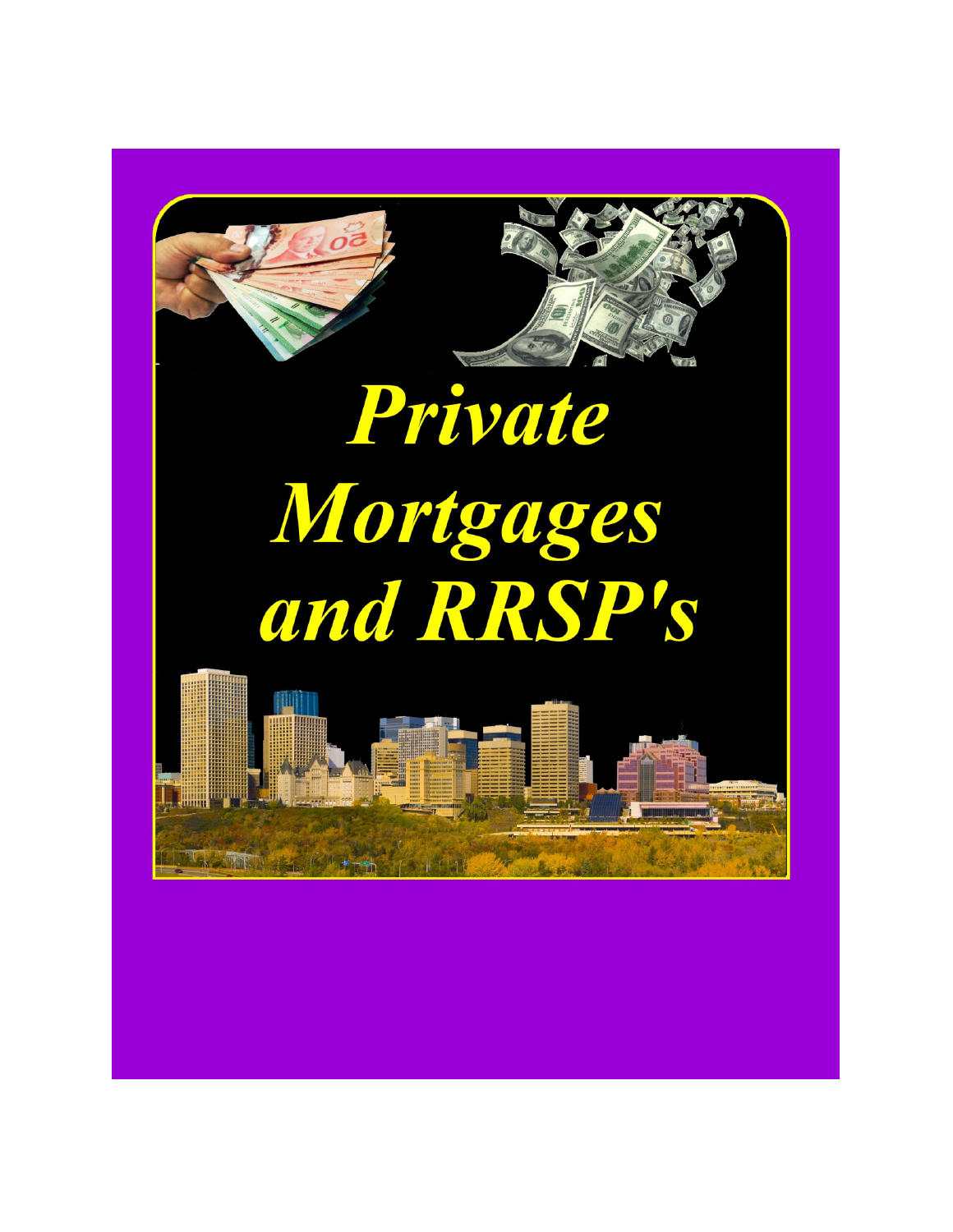## **Using Your RRSP's to Invest with**

A lot of people invest in paper assets (e.g. mutual funds, stocks, and bonds) with their personal RRSP accounts, but they seldom know that real estate is also an investment vehicle available for their RRSP money. Although the process of using RRSP for real estate is more complicated, it's worth exploring this option to open more doors for your investments.



In order to invest in real estate using your RRSP account, you first need to put your RRSP money in a selfdirected fund that allows you to decide where you can invest with your money. To do that, you need to sell off and move your RRSP fund from your current financial product to a money market fund within your financial institution. The money

market fund is like a cash account, but within the RRSP portfolio. From the money market fund, you'll then move your RRSP funds to a trust company that will allow you to redirect your funds to your own preferred investment vehicle, whatever that may be.

Once your money is in self-directed account, you can then become a private lender, which lets you lend to investors looking for cash. For example, if an investor approaches you with an offer of a second mortgage to invest in his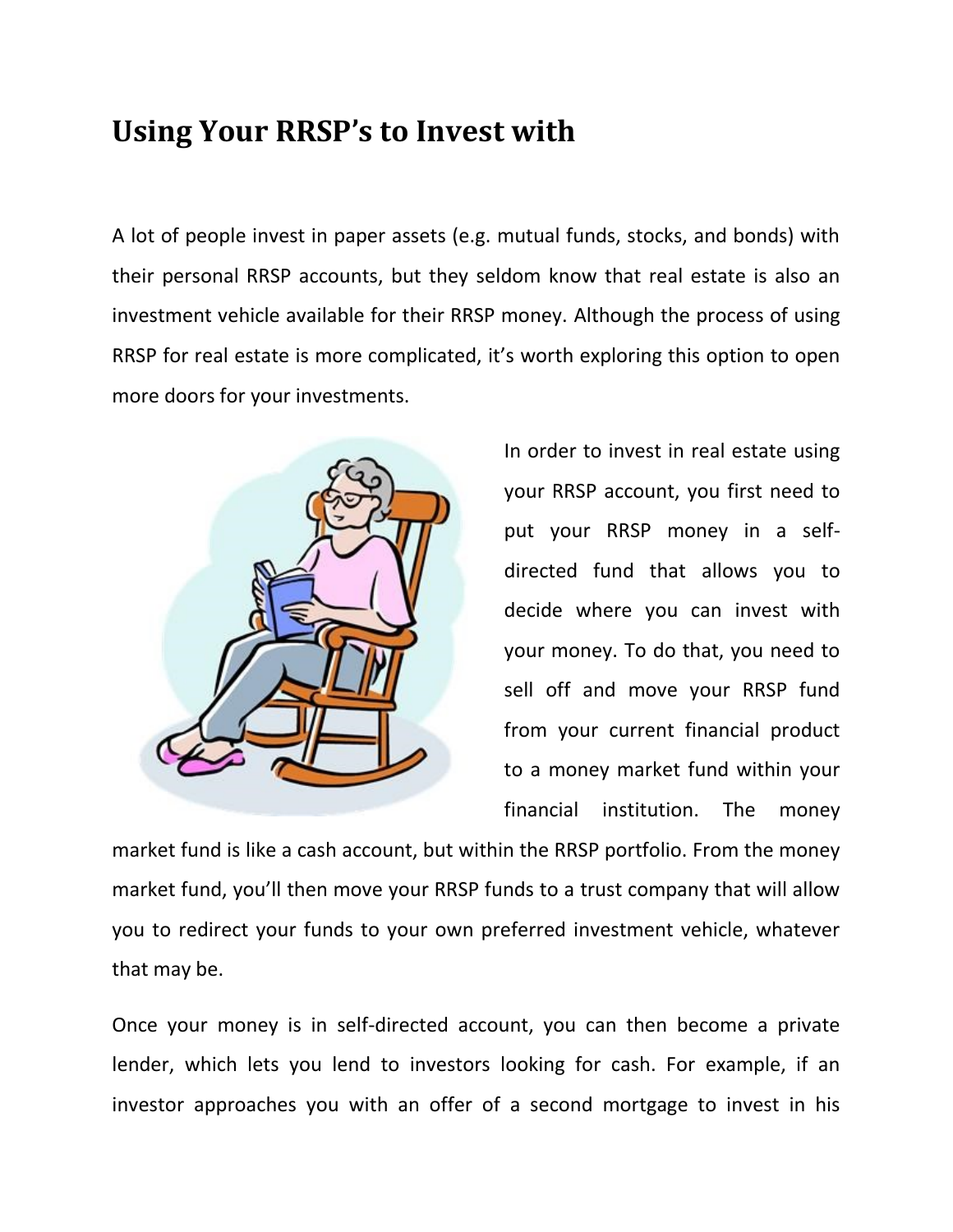property and you're interested in it, you and the investor will negotiate the ROI and final payment for you at the end of the agreement term, and you'll then put your RRSP fund into the second mortgage. This would now become a great investment for you as a lender because your money will be earning a rate that you're happy with and is secured against a real physical property.

If you currently have an RRSP that is underperforming and are interested in getting safe secure consistent returns please contact us and we can let you know the available opportunities that we currently have.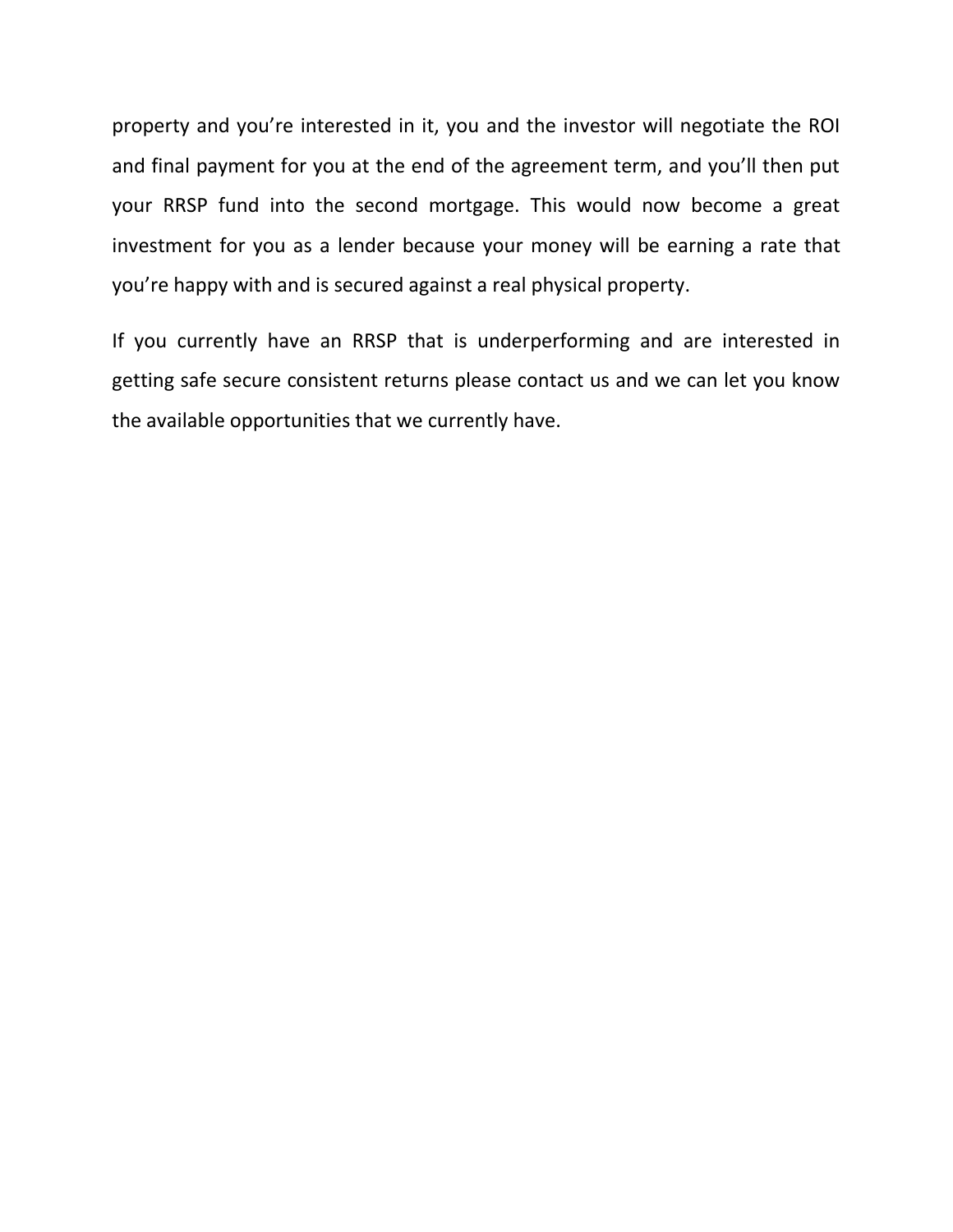## **Private Mortgages**

In the Book we talked about private mortgages and how they are a great way to raise money to purchase real estate with. But many people do not know that private mortgages are also good Investments. If you are somebody that has readily available cash sitting in the bank doing absolutely nothing with and getting your half a percent a year return you might want to consider investing your money into private mortgages. A private mortgage is in an investment that is secured by a mortgage on the title of the property you are investing in. It allows you to get a nice safe consistent return over an extended period of time. Investing your money into private mortgages basically allows you to play the function of a bank. And we all know Banks make lots of money with the investments they do. So why not be the bank?

Typical private mortgages range in term between 1 to 5 years and in some cases even longer. Interest rates on private mortgages span the full spectrum anywhere from 4% to 12% per year and sometimes even higher. The major determining factors are the length of term for the mortgage and whether or not the mortgage is a first mortgage, second mortgage, or even third mortgage. The typical interest rate on First Mortgages is around 3% to 5%, for second mortgages anywhere from 4% to 8% comma and for third mortgages anywhere from 6% to 12%,. These are some of the typical rates that we offer our investors who choose to invest private money with us on various real estate projects. If you have readily available cash and are interested in getting safe secure consistent returns like this please